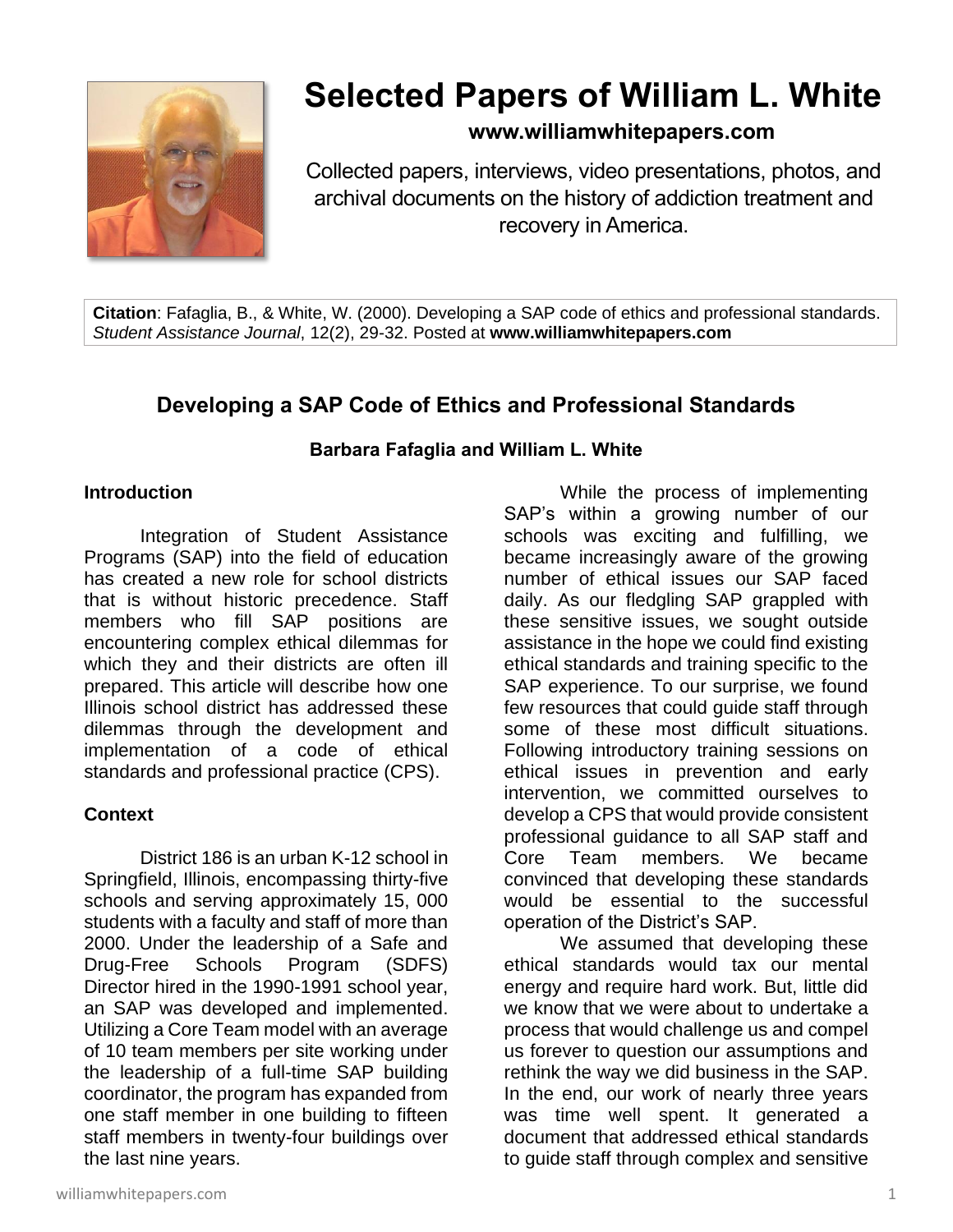situations, and it set clear boundaries for appropriate and inappropriate professional and personal conduct.

The process used to generate the CPS included the six critical steps that follow.

## **The Process**

#### **Getting Organized**

Developing a CPS requires considerable up-front organization. We began by convening a working group of SAP building coordinators and a scribe, and we used SDFS money to procure a consultant to facilitate the development process. At the first meeting, we defined our goals, outlined the steps we would use to formulate the document, and established meeting dates and agenda formats for the year. We also brainstormed what we thought were the most critical ethical issues SAP staff faced and addressed them in the development of our CPS. Leaving our first gathering with a sense of where we were going and approximately how long it would take to get there, we were ready to apply our organizational plan and to learn about ethics.

#### **Perusing Available Ethics Codes**

Our first step was to identify ethical standards drawn from other arenas of the health and human services field that we though might be applicable to the SAP program and staff. We pored over these documents, culling what we could use or adapt for our own needs. In short, we went shopping for existing ethical standards that we thought would be applicable to SAP. This process generated initial standards that would eventually be incorporated into the first draft of the CPS.

# **Exploring Ethical Issues in SAP**

williamwhitepapers.com 2 Our next step consisted of providing staff a crash course on ethical issues is SAP. First we defined and distinguished issues of ethics, morality, professional

appropriateness, and relevant legalities. We focused on how each SAP member's personal and professional conduct could affect and potentially harm the student/family, SAP staff person, SAP program, District, SAP field, and community and public safety. This process brought discomfort and fear along with enlightenment as our discussions helped us refine a mission statement that would guide the specific development of ethical codes. It allowed us to create a shared context and vision for our team and clarified the need for a paradigm of ethical problem-solving. It was a critical step that propelled the value of the process.

#### **Reviewing Critical Incidents**

During our next few meetings we moved SAP staff into small working groups and presented them with ethical vignettes of critical incidents drawn form a broad spectrum of categories, ranging from personal conduct to conduct in relationships with students, families, and professional peers. In response to each vignette, the working groups identified the ethical issues within each situation; the parties that could be potentially harmed by the actions or "inactions" of staff response; and any universal values (e.g., honesty, loyalty, justice) that might apply to the ethical dilemmas.

The groups then determined how they would respond to each ethical vignette presented. Finally, each group generated a draft standard that could guide SAP staff when they found themselves in similar ethical situations.

The following critical incidents were typical of the ones used for this exercise.

Incident #1: *An SAP staff member is arrested (on non-work time but in her local community) for DUI.*

This situation, which applies to personal conduct, generated some interesting discussions. We had to ask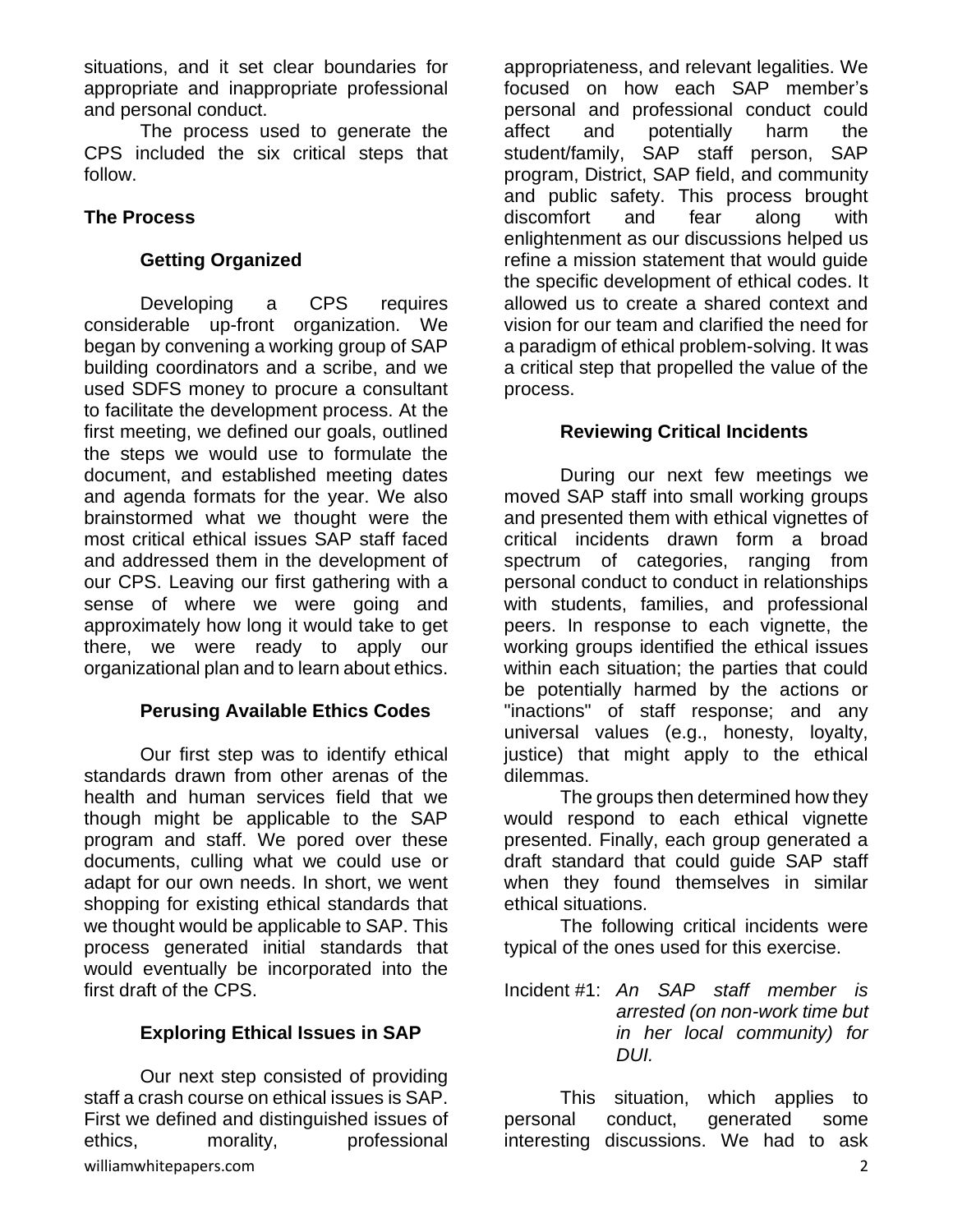ourselves these difficult questions: Is this behavior subject to professional and/or ethical scrutiny or is it a matter of personal privacy? What potentially harmful consequences could unfold from such an event? What standards, if any, should guide the conduct of SAP staff during non-work hours?

Incident #2: *A student discloses to the SAP Coordinator that he has been selling and using cocaine for the past year. He wants to quit using and selling and wants the SAP staff to help him*.

This example raises the boundary between confidentiality and duty to report. We asked ourselves these questions: Would an SAP professional be ethically or legally bound to report this situation? If so, to whom would this information be reported? What parties could potentially be injured in this situation?

Incident #3: *One of your SAP coordinators is a "toucher." She hugs and pats friends, fellow staff members, and students. This coordinator has worked with students in SAP for three years, and so far, there have been no know incidents in which a student had misinterpreted or taken offense at her physical style of expressing support. And yet, some staff members have worried that her effusive touching might one day create a problem*.

williamwhitepapers.com 3 This vignette forced us to ask some complex questions: What are the ethical issues involved in physical touch between SAP staff and the students they serve? Is touch always okay, never okay, or sometimes okay? What parties might be vulnerable to injury in this situation? What are the boundaries between ethical and unethical touch? This is a tough one, isn't it?

These are just a few of the many incidents we addressed. The more we worked, discussed, and struggled for appropriate responses, the clearer it became that we needed ethical standards to effectively and sensitively deal with issues such as these.

#### **Developing a Draft Document**

Developing the draft document took about nine months of writing, editing, and rewriting. We incorporated all information from our review of various codes of ethics and the draft standards that had been generated during the group training and working experiences. Hours were spent deciding what categories we needed to address and the critical components for each category. Comprehensiveness and clarity were our top priorities. This task was rather tedious, but we found a couple of writers in our group who helped pull it together.

#### **Implementing the Final Document**

Our final document, The Code of Professional SAP Standards, Practice and Ethics, was the result of nearly three years of hard, rewarding work. We then presented the document for review and comment to the Superintendent, Director of Personnel, Board of Education, the school's legal counsel, and SAP Core Team members. Following approval from the board, the SAP code was implemented effective the 1996- 1997 school year. Today all new staff members are oriented to the code, and all staff uses the code to guide them in daily ethical decision-making.

#### **The Product**

The purpose of the CPS is to assure that all decisions and actions of SAP personnel are filtered through the SAP's mission, core values, and professional practice standards. It includes five elements: 1) the mission statement of SAP; 2) the core aspirational values of the SAP; 3) the service components of the SAP; 4) professional